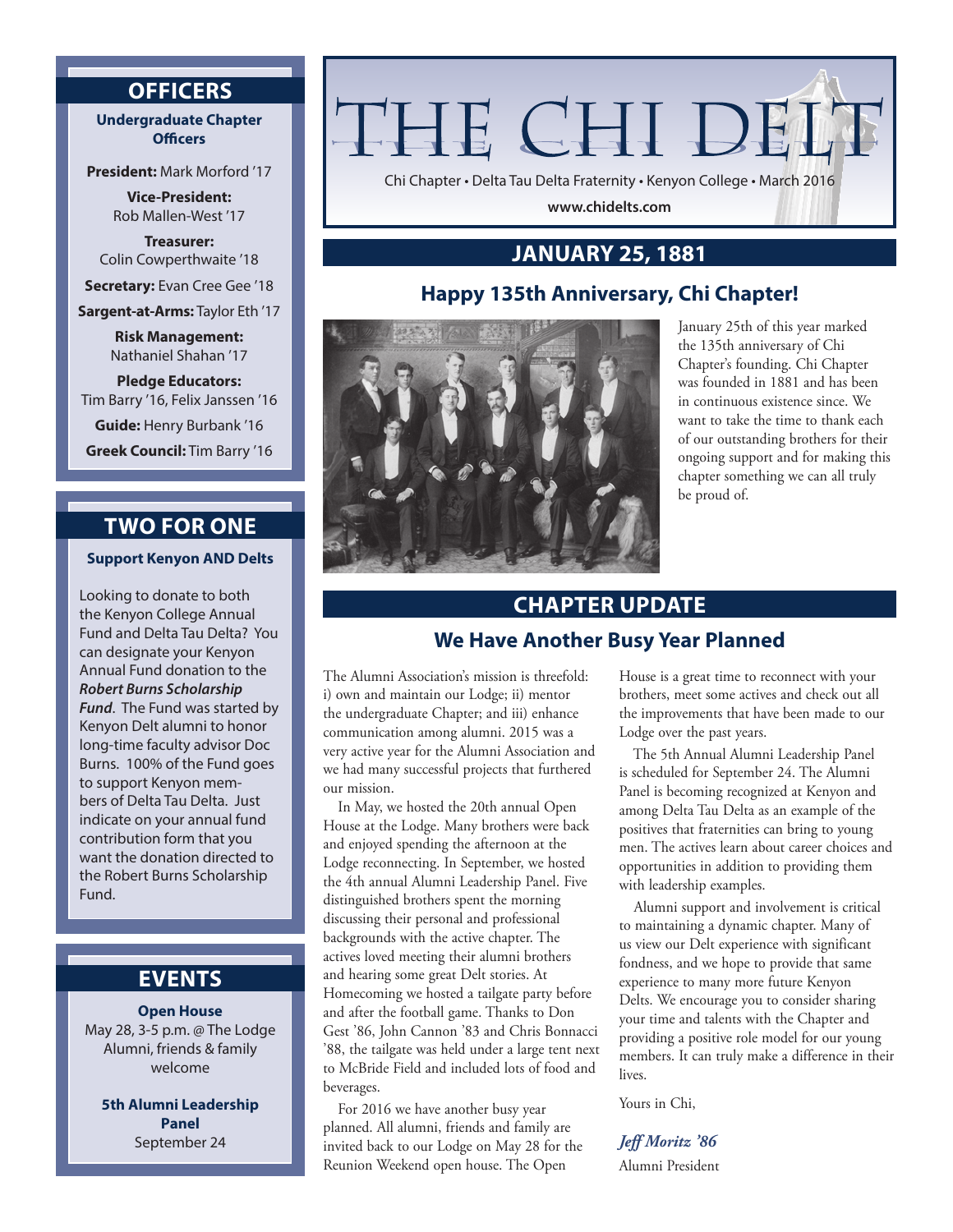# **ANNUAL FUND**

## **Almost 80% of us Have Never Contributed!**

Our annual fund for the 2015-2016 giving year began on September 1 and, so far, we have received 38 donations for a total of \$8,635 toward our goal of \$12,000 from 75 donors. We greatly appreciate all donations we have already received, however, we have a ways to go during the next six months. Did you know that almost 80% of all alumni have never made a donation back to Chi Chapter?

The holidays are over and tax returns are on

#### **Pierre McBride Society (\$1,000+)**

| John Cannon         | 1983 |
|---------------------|------|
| Jeffrey Moritz      | 1986 |
| Philip Moyles Jr.   | 1986 |
| Christopher Bonacci | 1988 |

#### **1881 Society (\$500 - \$999.99)**

| Robert Burns | 1951 |
|--------------|------|
|--------------|------|

#### **Kokosing Drive Society (\$250 - \$499.99)**

| Dan Patterson            | 1974 |
|--------------------------|------|
| <b>Timothy Stautberg</b> | 1985 |
| Harvey Stephens          | 1985 |
| Christopher Burgess      | 1991 |
| Ronald Harrington        | 1991 |
| Robert Wilson            | 1999 |

their way, so now is the perfect time to make your contribution to Chi Chapter! It's easy to do, just visit our website at www.chidelts. com and click "Donate" in the top right hand corner. You can then choose to mail in a check, call our donation hotline or make a donation online.

Alumni communications. Events. Scholarships. House updates. These are just a few of the things that donations to our

#### **Purple Iris Society (\$100 - \$249.99)**

| David Bell          | 1950 |
|---------------------|------|
| Randolph Bucey      | 1950 |
| William Schneebeck  | 1950 |
| Silas Axtell        | 1952 |
| <b>Grant Cooke</b>  | 1952 |
| <b>Berton Craig</b> | 1952 |
| Robert Warmeling    | 1953 |
| Bruce Richardson    | 1955 |
| Ronald Greiser      | 1957 |
| Thomas Sant         | 1965 |
| William Yost        | 1968 |
| James Kuhn          | 1976 |
| Richard Parke       | 1976 |
| Sean Cottle         | 1986 |
| Donald Gest         | 1986 |
|                     |      |

annual fund help us to provide. Our chapter relies 100% on alumni donations to ensure the bright future of Chi Chapter of DTD at Kenyon.

We would like to thank our top five all time donors; Jeffrey Moritz '86, Philip Moyles Jr. '86, Charles Stimson '86, Robert Burns '51 and John Cannon '83 for their generous donations over the years, as well as the 85 men who contributed so far this giving year:

| Andrew Winson | 1987 |
|---------------|------|
| Jeff Clark    | 1990 |
| Seth Peter    | 1995 |
| Bryon Manna   | 2005 |

#### **Chi Society (\$50 - \$99.99)**

| Theodore Jennings                     | 1950 |
|---------------------------------------|------|
| David Newhall Esq.                    | 1963 |
| Dean Miller                           | 1969 |
| Peter Groustra                        | 1989 |
| Geoffrey Thompson                     | 1994 |
| Blake Preston *                       | 2012 |
| <b>Other (Up to \$49.99)</b>          |      |
| $I_{\text{count}}$ $D_{\text{other}}$ | 100C |

| Joseph Rubin        | 1986 |
|---------------------|------|
| Jonathan Lawrence * | 2009 |

# **UNDERGRADUATE EVENT**

## **Chi Chapter Winter Retreat**



On January 23, Chi Chapter held our first winter retreat at the Lodge. We opened the retreat by discussing the state of Chi Chapter, our strengths and weaknesses and what we want Delta Tau Delta to represent; our main takeaway from this conversation was we want to renew our emphasis on fraternal brotherhood in the coming year.

After this, we discussed our internal infrastructure and the role of chairs and officers. We will continue to conduct most of our business in weekly chapter meetings, but we hope to make these meetings more efficient by sharing an itinerary with the brothers before these meetings to allow more thoughtful and focused input. As a group we went through each officer and chair position to discuss the strengths and weaknesses of each position, and set finite achievable goals for the current semester.

Key points from this discussion were an emphasis on rushing throughout the fall semester, an increased focus on community, more programming from the Road chair, a desire to improve academically (which will lead to a more prominent role for the academic chair), and ways to keep chairs and officers accountable for their responsibilities.

We concluded the five hour meeting with a delicious dinner grilled by our co-Brotherhood chair, Will Spencer.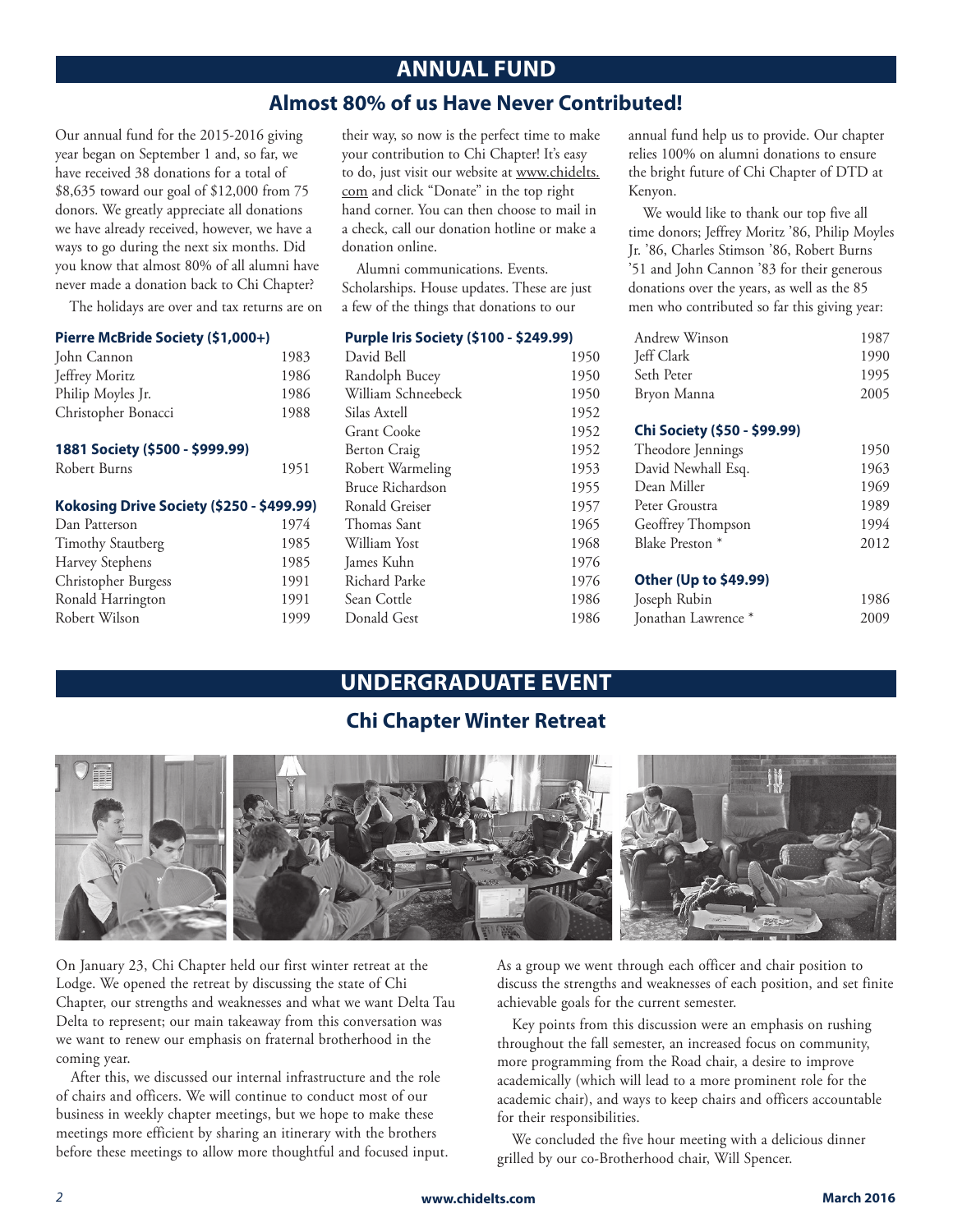## **THE LOVE CONNECTION**

## **This Alumnus Owes 53 Years of Marriage to Delta Tau Delta**

We recently asked each of you who met your significant others through Chi Chapter to share your love stories with the rest of us in honor of Valentine's Day. Brother Phil Hammond '58 shared his DTD love story with us:

"When I was in high school in the early '50s in Columbus, OH (actually, my high school was Upper Arlington High School), I attended the First Community Church, which had a very active youth group. I met a girl there. She was two years ahead of me and attended Grandview High School, our high school's arch rival. Her name was Connie Conklin and I had a crush on her. Coincidentally, our fathers knew each other and our parents were social friends.

When she graduated from high school, she went to Ohio Wesleyan

and pledged Kappa Alpha Theta. She became pinned to Bruce Richardson, the Delt president at Kenyon. I was not a jock, other than golf, and did letter my two years at Kenyon, 54-56. I am sure Connie convinced Bruce to get the Delts to pledge me, for which I was eternally grateful. Bruce graduated in 1955 and I dated Connie my second, and last, year at Kenyon, despite our age differences. She was three years older than I, as I had skipped a grade in elementary school. During her last year at Ohio Wesleyan, she was the Theta president.

After two years at Kenyon, I transferred to Ohio State for my third year, took my fourth year abroad and returned to OSU in the fall of 1958 to start law school. After my first year of law school, I spent the summer in Los Angeles working as a law clerk to the Sears & Roebuck west coast counsel.

When I returned to Columbus to start my second year of law school, the Friday night in September before the first OSU football

game, I went to the

Delt house on campus to see if anything was going on. Since there wasn't, I walked next door to the Kappa Kappa Gamma sorority house. There were four Kappas sitting on the front porch and I asked if any of them wanted to go out for a beer with me. Corky Hummon raised her hand and we had a pleasant beer together. The next afternoon I walked to the stadium with her to watch the football game. Shortly thereafter, we each got pinned but to different people.

as Paloma

My pinmate graduated after my second year in law school and moved to CA. At the start of the winter quarter in my third, and last year of law school, I called the Kappa house, looking for a date. I asked to speak to Corky Ballentine but was informed that the only Corky at the Kappa house was Corky Hummon, so I asked for her. By that time she was the sorority president. I asked her out, she accepted, and we dated until we both graduated at the end of spring quarter. Corky took a job with United Airlines as a stewardess and was based in Los Angeles. After six months in the Ohio National Guard, to avoid being drafted, I took a job with the National Labor Relations Board (NLRB) as a fledgling trial attorney. I was to report to the NLRB office in Albuquerque, NM, but the day before I left to drive to Albuquerque, I received a phone call from the NLRB office in Washington, D. C., asking if I could go to Los Angeles instead.

Of course, I said yes. Corky and I hooked up again and were married six months later in June of 1962. We celebrated our 53rd wedding anniversary this past June. We have two sons and five grandchildren, twins and triplets who were born two months apart in 2001 and who are all now 14 years old and freshmen in high school. The twins live with their parents in Sandwich, MA, which is on Cape Cod, and the triplets live with their parents in Scottsdale, AZ, fifteen minutes from us."

If you didn't share your DTD love story, you can send it to our editor at alumninews@affinityconnection.com.